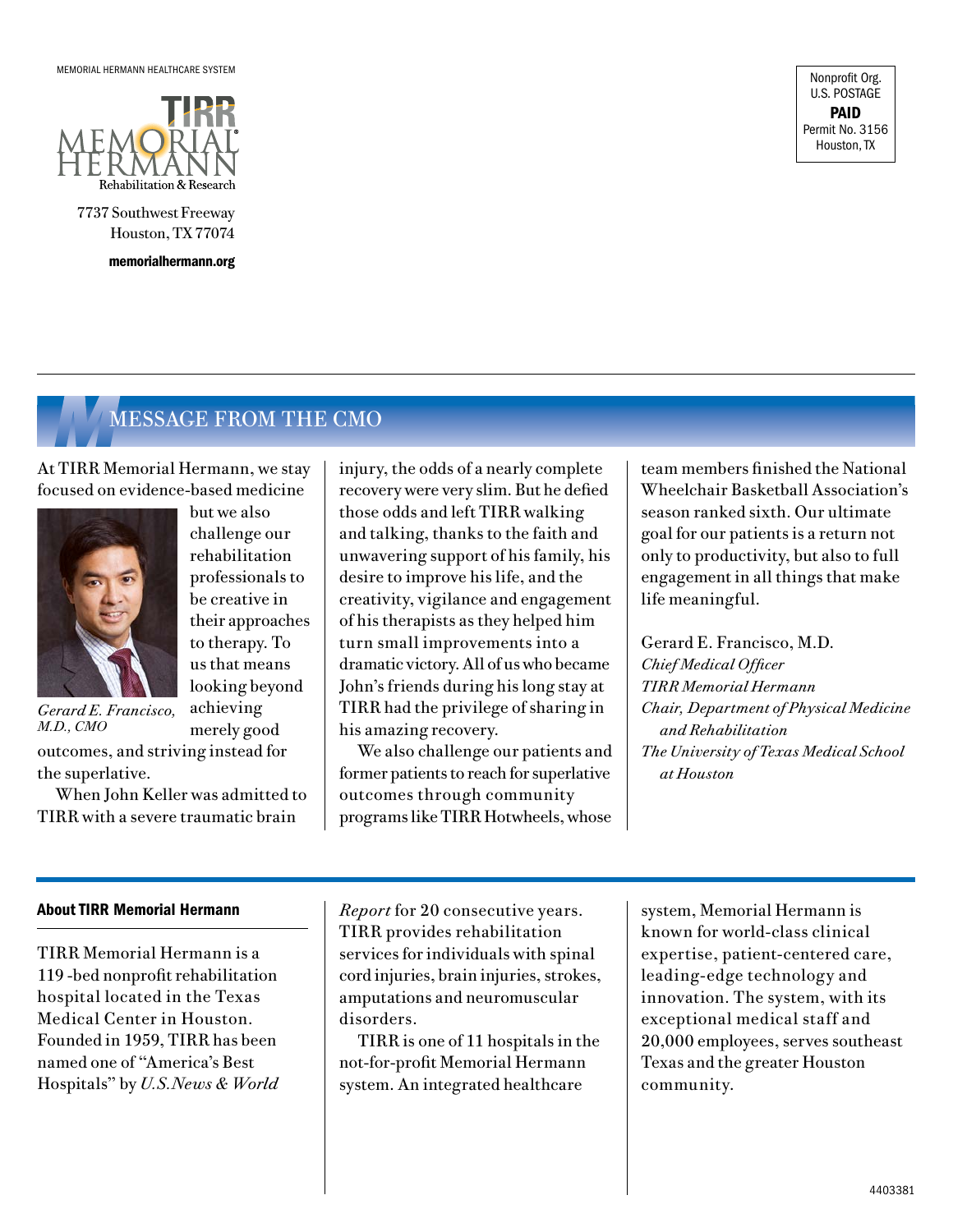

#### SUMMER 2010

#### IN THIS ISSUE

- 2 MESSAGE FROM THE CEO **FEATURES**
- 1 John Keller's Miracle in Progress
- 3 Toward Accurate Diagnosis and Best-Practices Treatment of Minimally Conscious Patients
- 4 TIRR Physician Joins a Medical Mission to Help Haitian Earthquake Victims
- 5 The Life After Cancer Project
- 6 Meeting the Special Needs of the Deaf and Hard of Hearing

#### ON THE MOVE

- 6 TIRR Welcomes New Recruits
- 7 New Equipment Offers Patients Advanced Treatment Options
- 7 TIRR Hotwheels Basketball Team Moves Up in NWBA Rankings
- 7 In Brief
- 8 ACCOLADES
- 10 ON THE PODIUM
- 10 TIRR IN THE NEWS
- 11 IN PRINT
- 12 MESSAGE FROM THE CMO

# John Keller's Miracle in Progress

When 33-year-old John Keller was first admitted to TIRR Memorial Hermann on March 26, 2008, he was in a vegetative state. Two hospitalizations and less than a year later, on January 29, 2009, he left the rehabilitation hospital walking and talking.



Keller's road to recovery began on Feb. 17, 2008, when a car struck his motorcycle in McAllen, Texas, and sent him spiraling 150 feet through the air across five lanes of traffic before landing on the pavement. "An eyewitness saw me fly end over end like a helicopter swirling through the air, then hit the pavement on my bottom, fall back and hit my head. I now tell people, 'I didn't go to heaven or hell, I just blacked out,'" he wrote in the introduction to his book *A Miracle on the Road to Recovery*<sup>1</sup> , which chronicles his return to function over the two years that followed the accident. On impact, Keller suffered a fractured skull and pelvis and an intracranial hemorrhage resulting in

a severe traumatic brain injury (TBI).

A neurosurgical team at McAllen Medical Center stopped the bleed. Nine days later, he was transferred to a Houston-area hospital, where he remained in the intensive care unit until his admission to TIRR.

"The first days after the accident were difficult," recalls his mother Jan Keller. "John has always been a fighter and strong-willed. We were all fighting for him, and we always believed he would get better. Even though we were devastated when we arrived at TIRR, we knew to keep standing on what we knew God could do instead of what we saw when we looked at him."

Keller's diagnosis on admission was severe TBI, autonomic instability and vegetative state or altered consciousness, says physical medicine and rehabilitation specialist Luz Tastard, M.D., an attending physician in TIRR's Brain Injury, Spinal Cord Injury and Stroke Program. "Our primary goals for his first admission were to increase his level of arousal, determine whether any conditions or medications were preventing him from waking up and teach his family how to take care of him and help him improve."

*KELLER continues on page 9*

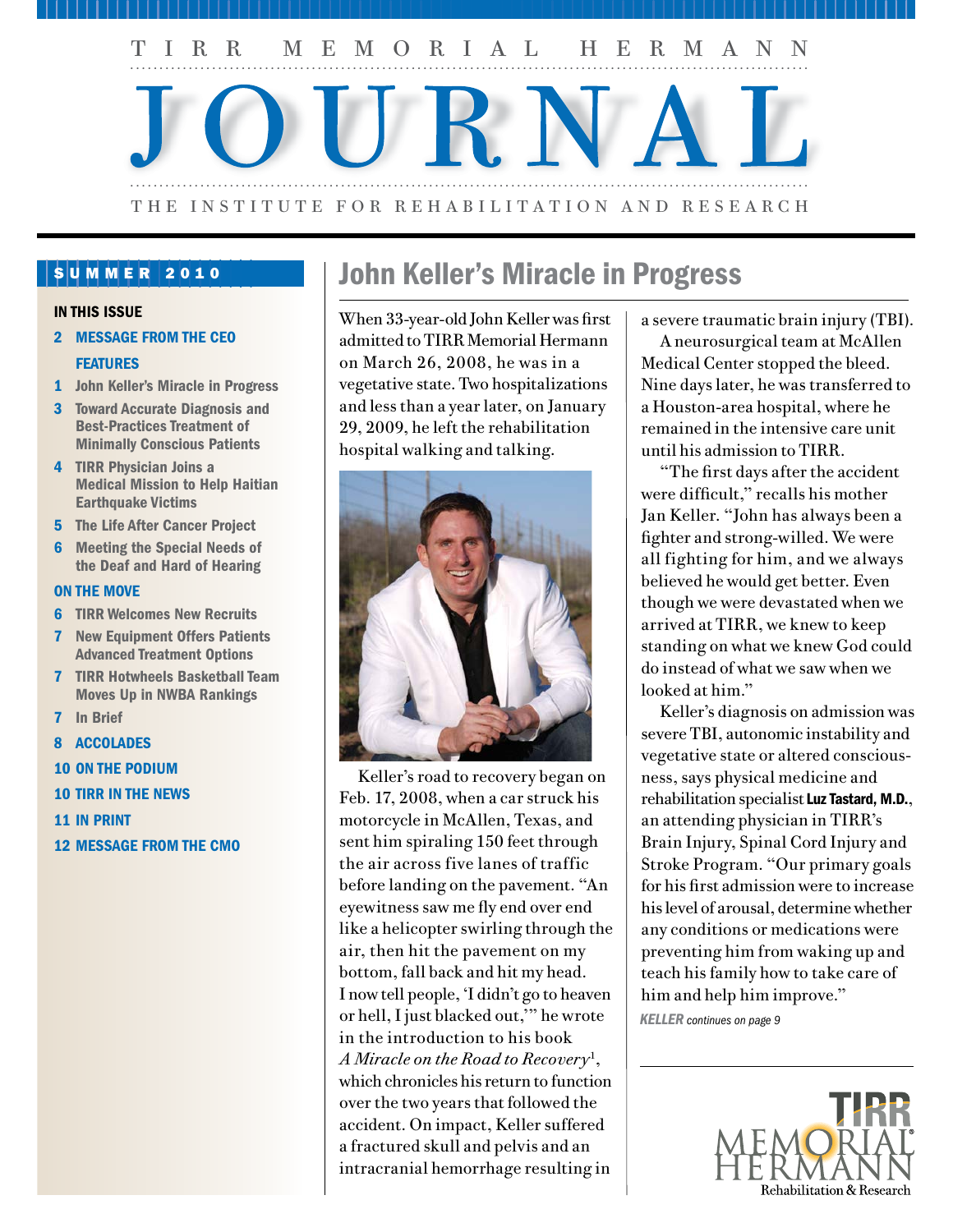Jeffrey Berliner, D.O. *Attending Physician Assistant Professor of PM&R, The University of Texas Medical School at Houston*

Corwin Boake, Ph.D. *Neuropsychologist* 

Gerard E. Francisco, M.D. *Chief Medical Officer Chair of the Department of PM&R, The University of Texas Medical School at Houston*

Lex Frieden *Director, Independent Living Research Utilization Professor of Health Informatics at The University of Texas Health Science Center at Houston*

Michael Gettleman, M.H.A., M.A., C.C.C.-S.L.P. *Speech Therapist*

Genny Gomez, C.T.R.S. *Adaptive Sports Coordinator*

Martin Grabois, M.D. *Professor and Chair of the Department of PM&R, Baylor College of Medicine*

Carl Josehart *TIRR CEO*

Cindy B. Ivanhoe, M.D. *Attending Physician in the Brain Injury and Stroke Program Associate Professor of PM&R, Baylor College of Medicine Adjunct Associate Professor of PM&R, The University* 

*of Texas Medical School at Houston*

Danielle H. Melton, M.D. *Director, Amputee Program Clinical Assistant Professor of PM&R, The University of Texas Medical School at Houston*

Marcie Roettger, P.T. *Staff Physical Therapist*

Angelle Sander, Ph.D. *Director of the Brain Injury Research Center (BIRC) Associate Professor of PM&R, Baylor College of Medicine*

Mark Sherer, Ph.D. *Senior Scientist and Director of Research and Director of Neuropsychology Clinical Professor of PM&R, Baylor College of Medicine*

Luz Viviana Tastard, M.D. *Attending Physician, Brain Injury, Spinal Cord Injury and Stroke Program*

Monica Verduzco-Gutierrez, M.D. *Attending Physician Clinical Assistant Professor, The University of Texas Medical School at Houston*

Diane Wege, P.T., N.C.S. *Rehabilitation Manager*

Julie Welch, P.T., N.C.S. *Staff Physical Therapist*

Wendy Wilkinson, J.D. *Director of the DBTAC Southwest ADA Center* Marilyn Whisenhunt, C.C.C.-S.L.P. *Speech-Language Pathologist*

# FEATURED IN THIS ISSUE **MUSIC IN THE CHANGE ASSACE FROM THE CEO**

Those of us who work hand in hand with patients to transform lives interrupted by disability know that rehabilitation is just the beginning. Maximizing independence means taking rehabilitation beyond the walls



of the hospital and into the community by breaking down barriers to accessibility wherever they exist. 2010 marks

Carl E. Josehart, CEO the second year TIRR has participated in a continuing education event focused on the creation of a barrier-free world. Sponsored by the International Interior Design Association, "Understanding the 'Why' Behind Accessible Design" was a sellout, attended by 65 independent consultants and representatives of architectural design firms and commercial builders who learned how to design for all generations, needs and people. The event is one of many in which our Independent Living Research Utilization (ILRU) program

*TIRR Memorial Hermann Journal* is published four times a year by TIRR Memorial Hermann. Please direct your comments or suggestions to Editor, *TIRR Memorial Hermann Journal*, TIRR Memorial Hermann, 1333 Moursund, Houston, TX 77030, 713.797.5946.

Carl E. Josehart, CEO Gerard Francisco, M.D., Chief Medical Officer Mary Ann Euliarte, R.N., Chief Nursing Officer /Chief Operations Officer Mark Sherer, Ph.D. Director of Research

Editorial Staff Kate Eller, Editor Susan Thomas, TIRR Marketing participates to provide information, training, research and technical assistance in independent living.

In this issue you'll learn how ILRU is partnering with two other Texas Medical Center institutions on a research project that will help raise cancer survivors' awareness of their rights under the Americans with Disabilities Act. You'll also read about steps hospitals can take to remove barriers to full participation in rehabilitation for patients who are deaf and hearing impaired.

We're proud of the commitment of our staff members and their contributions toward the creation of a social environment that makes all aspects of daily life accessible to people with disabilities. Extending our knowledge and resources into the community remains a top priority for us, along with improving outcomes, offering hope and maximizing independence for the people we serve.

Carl E. Josehart *Chief Executive Officer TIRR Memorial Hermann*

Karen Kephart, Writer Steve Stanley, Designer

Material in this publication may not be reproduced in whole or part without permission from TIRR Memorial Hermann.

#### Summer 2010

*We have opportunities for outstanding rehabilitation professionals. If you are interested in joining our team at U.S.News & World Report's No. 4 rehabilitation hospital, contact Jude Lemaire, recruitment consultant, at 713.797.7281 or Jude.Lemaire@memorialhermann.org. All available opportunities can be viewed at memorialhermann.org.*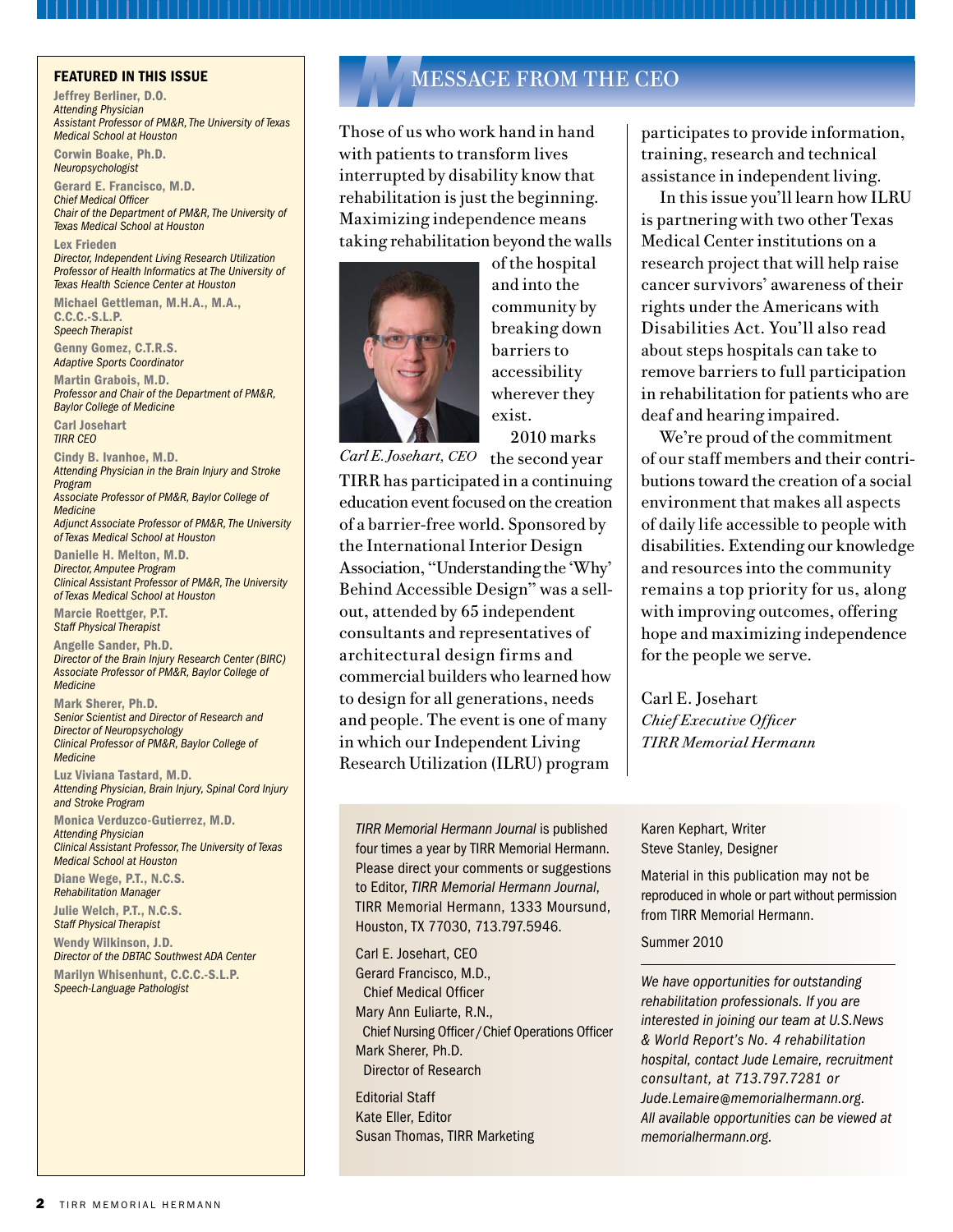### *F*FEATURES

# Toward Accurate Diagnosis and Best-Practices Treatment of Minimally Conscious Patients

In 2009, following a 16-month international study of consensus-based diagnosis of patients with disorders of consciousness, a team of researchers demonstrated that 41 percent of cases of minimally conscious state (MCS) were diagnosed as vegetative state (VS), a condition associated with a much lower chance of recovery. According to the study published in BMC Neurology, previous research had reported that up to 43 percent of patients with disorders of consciousness are erroneously assigned a diagnosis of VS.<sup>1</sup>

"It takes an experienced clinician to interpret the subtle improvements exhibited by patients transitioning from a vegetative to a minimally conscious state," says TIRR Memorial Hermann speech therapist Marilyn Whisenhunt, C.C.C.-S.L.P. "Because



misdiagnosed patients usually do not get the treatment they need to improve, an erroneous diagnosis means, at best, missed opportunities. In extreme cases,

*Marilyn Whisenhunt, C.C.C.-S.L.P.*

those missed opportunities may lead to life-or-death decisions."

Identifying MCS is one of the most challenging tasks rehabilitation professionals face while caring for patients with disorders of consciousness. Like patients diagnosed as

vegetative, minimally conscious patients have open eyes and a sleepwake cycle. "The real hallmark of a minimally conscious state is inconsistent but reproducible goal-directed behaviors such as object recognition, ability to follow commands and the ability to communicate," Whisenhunt says. "An MCS patient may or may not exhibit contingent emotional responses but if patients do show contingent emotions, they are likely minimally conscious. As they begin to emerge from the state, these behaviors become more functional and more consistent."

While the ability of patients in MCS to participate in therapy actively is limited, therapy is critical to emergence



from the state, says rehabilitation manager Diane Wege, P.T., N.C.S. "Our goal is to provide a comprehensive, integrated, interdisciplinary approach to

*Diane Wege, P.T., N.C.S.* 

addressing the unique needs of patients with low levels of responsiveness by optimizing their medical status and facilitating the recovery of consciousness. Often, a medication change reveals that the patient was sedated enough to mask his or her capabilities."

The attending physician may try neurostimulants to help patients emerge from the minimally conscious state. "We use therapeutic interventions, such as the tilt table for standing programs, and neurodevelopmental techniques to facilitate muscle activation with the patient in various positions such as sitting, tall kneeling and dependent standing, as well as

sitting programs, all of which also help stimulate the reticular activating system and increase alertness," Wege says. Patients, families and identified caregivers are part of the treatment team, along with physicians, clinical staff and the external case manager.

"Because the diagnosis is difficult and it's common for people in a minimally conscious state to be diagnosed as vegetative, it's important



to have a team with experience in treating these patients," says neuropsychologist Mark Sherer, Ph.D. To that end, TIRR is

engaged in staff education to ensure that all clinicians recognize the signs of MCS. *Mark Sherer, Ph.D.* 

"At TIRR Memorial Hermann our program is comprehensive," says Monika Shah, D.O., director of the Brain Injury and Stroke Program. "We're



evolving to find better ways to capture and document the subtle changes we see in this patient population and to use

research and technological advances to maximize improvement." *Monika Shah, D.O.* 

"You need a well-trained eye and a solid knowledge of what to look for – visual tracking, reproducible movement of a finger, an increase in breathing rate," Whisenhunt adds. "It could be something so small that you'll miss it without the proper training. We're also looking for new ways to measure progress with *Diagnosis continues on page 4*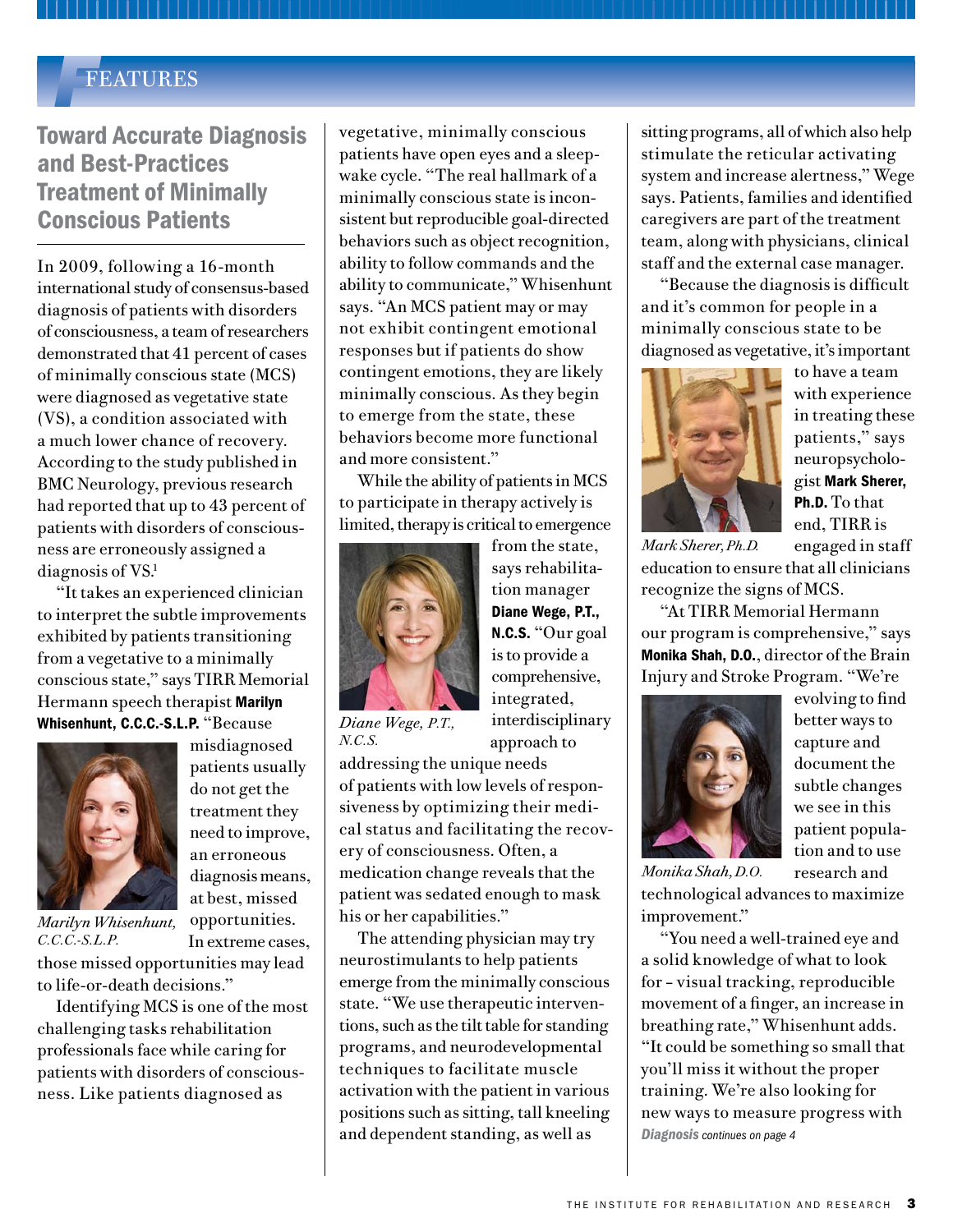# TIRR Physician Joins a Medical Mission to Help Haitian Earthquake Victims

Physical medicine and rehabilitation physician and amputation specialist Danielle Melton, M.D., recently extended her practice beyond the walls of TIRR Memorial Hermann and The



University of Texas Medical School at Houston to Haiti, where she spent a week on a medical mission primarily organized through the

*Danielle H. Melton, M.D.*

school's department of Orthopaedic Surgery. It was the first time she had served on a medical mission.

"It was almost accidental that I joined the mission," says Dr. Melton, who was in Haiti from February 26 through March 6. "I ran into some colleagues from the UT ortho group on a Friday afternoon. They told me there was one spot left on the plane to Haiti and suggested I go. 'I can't do it,' I thought. 'I have kids at home and work to do here.' I was scheduled to go to a conference. But I kept thinking about it through the weekend, and when I discussed it with my husband, he encouraged me to go."

By Monday she was confirmed as a member of the team, and by Thursday she was on a flight to Fort Lauderdale. From Florida, the group took a small plane to the town of Cap-Haïtien on

the northern coast of Haiti, and from there, they traveled overland to Milot, where the 70-bed Hôpital Sacré Coeur serves the local population and houses a longstanding medical mission.

"Many of the orthopedic patients from Port-au-Prince had been transported to Milot to be cared for in an established hospital," she says.

"When we first arrived, we were in shell shock from the overwhelming tragedy of the earthquake. Then we started working together as a team to help organize the facility."

Estimates put the number of patients evacuated from Port-au-Prince to the hospital between 200 and 300. "An accurate census was

not available when we arrived," says Dr. Melton, who is director of TIRR's Amputee Program. "Our Texas group created a master census, which showed we had 240 patients, including 58 with amputations and eight with spinal cord injuries. Our surgeons performed nearly 100 procedures over the course of the week."

The spreadsheet, which listed name, diagnosis, medical/surgical treatment and the disposition plan for each patient, became the hand-off communication between medical teams that stayed for just one week

with very little overlap of time. "Using the compiled information, we were able to devise a plan for transitioning patients to the next step of rehabilitation and placement. Many were medically stable patients who were homeless after the earthquake, so a major focus was planning for the displacement situation."

The Texas Medical Center group used about half the funds they raised for the trip. The remainder will be used for future support, including



*The Haiti Ortho team*

the development of a prosthetic lab and scheduling of weekly rotations of prosthetists to Milot.

"I learned very quickly that you can't practice medicine like we do in the United States," she says. "Your resources are very limited, and you have to work independently. I learned a lot of lessons about how first responders treat patients. It was an amazing experience – one of the most incredible and memorable of my life. I can see why people keep going back. I hope to do so again too." $\bullet$ 

#### *Diagnosis continued from page 3*

minimally conscious patients because each patient is unique and responses can be so inconsistent. Our overall goal is to create a seamless transition to the next level of

care, whether the choice is home with loved ones or to an environment with more skilled care." $\bullet$ 

<sup>1</sup> Schnakers C, Vanhaudenhuyse A, Giacino J, Ventura M, Goly M, Majerus S, Moonen G, Laureys S. Diagnostic accuracy of the vegetative and minimally conscious state: Clinical consensus versus standardized neurobehavioral assessment. BMC Neurology 2009, 9:35, doi:10.1186/1471-2377-9-35.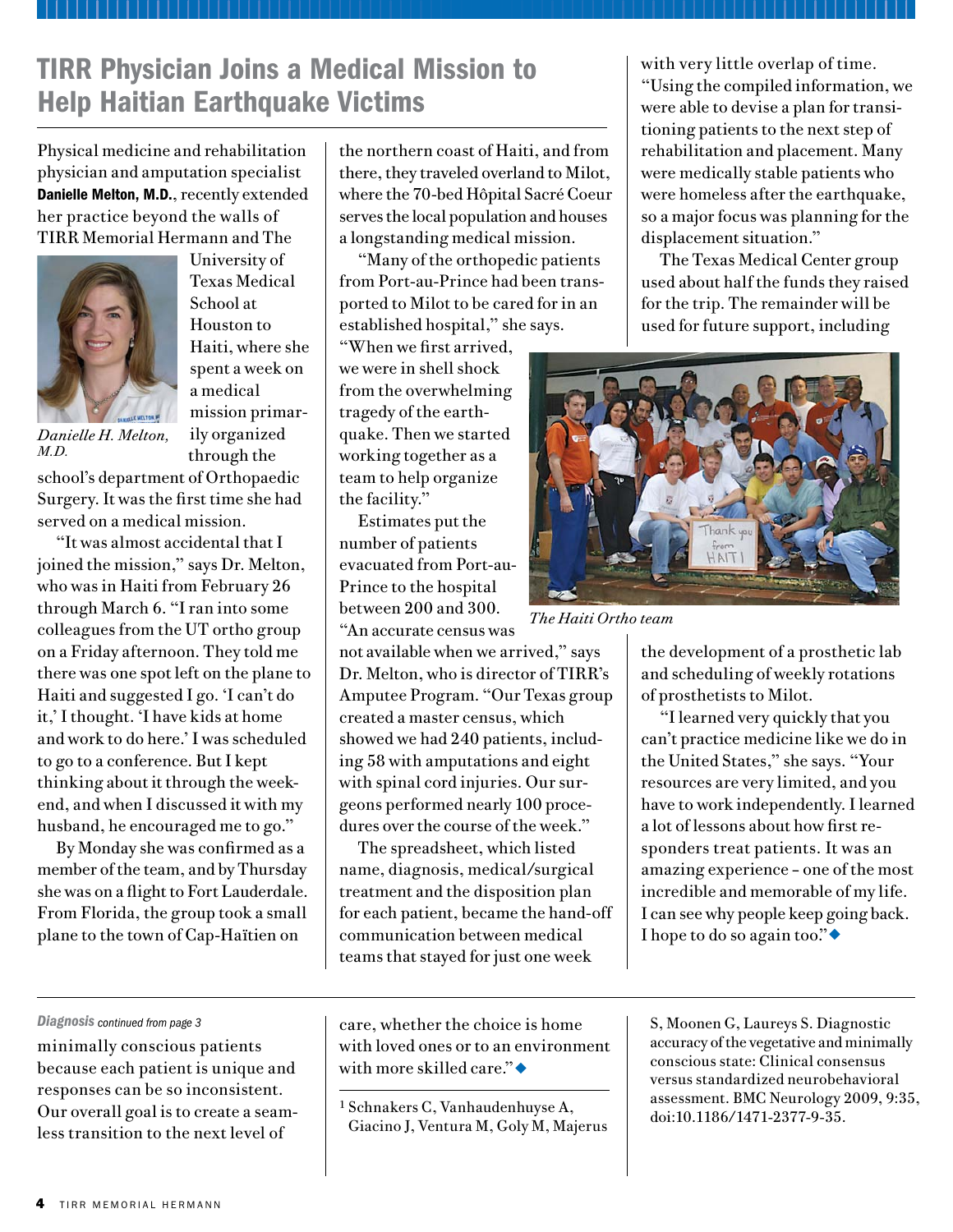# The Life After Cancer Project

TIRR Memorial Hermann's Independent Research Living Utilization (ILRU) is partnering with The University of Texas M. D. Anderson Cancer Center and Memorial Hermann-Texas Medical Center on a research project that will ultimately help raise cancer survivors' awareness of their civil rights under the Americans with Disabilities Act (ADA).

"Studies of disability discrimination complaints filed with the Equal Employment Opportunity Commission clearly indicate that cancer survivors face very different types of discrimination in the workplace than do other disability groups," says Wendy Wilkinson, J.D., director of the DBTAC Southwest ADA Center, the Southwest's leading resource on the ADA and related disability rights



laws and a program of ILRU and TIRR. "Cancer survivors file greater numbers of complaints over job loss, terms and conditions of employment,

*Wendy Wilkinson, J.D.*

wages and demotion than do other disability groups.1 These same studies also show that cancer survivors file fewer discrimination complaints than other disability groups and file few allegations over denials of reasonable accommodation.<sup>2</sup> Both studies concluded that cancer survivors experience more actual discrimination than other groups."

Wilkinson says the studies indicate that cancer survivors are not exercising their civil rights to combat discriminatory employment practices. "Research is needed to understand their levels of awareness of their legal protections under the law, the vocational support programs and services they may be entitled

to and the barriers they encounter in maintaining employment and returning to work after a cancer diagnosis."

A literature review conducted as

part of the Life After Cancer Project has revealed significant gaps in research on the return to work of cancer patients in four areas: impact of the cancer site on returning to work; impact of surgery, radiotherapy and chemotherapy on employment; the nature of discrimination against cancer survivors in employment; and the impact of social factors at work and their role in the cancer survivor's ability to continue working.

Wilkinson says TIRR's ultimate goal is to take a greater rehabilitative role in transitioning cancer survivors back into the workplace and in defining the role health professionals can play in the process. "It's clear that from the time of diagnosis, survivors need team-based, long-term support in managing their employment opportunities," she says. "Two studies suggested that rehabilitation teams should be public- and private-sector partnerships with support from employers, legal advocates, healthcare providers, sponsors of support

services and government agencies. Our goal with the pilot study is to provide a basis for future ILRU proposals to the National Cancer Institute and other prospective sponsors for funding to develop meaningful programs."

To that end, the research partners are preparing a survey that will be used to study M. D. Anderson's staff

WILKINSON SAYS TIRR'S ULTIMATE A GREAT goal is to take a greater transitioning cancer survivors back into the workplace and in defining the role health professionals can play in the process.

preparedness to address discrimination issues faced by cancer patients. "Ultimately, we're hoping to survey cancer populations at M. D. Anderson and Memorial

Hermann-TMC on their knowledge of their rights," says Wilkinson, who in May attended the first meeting of the National Cancer Legal Services Network in New York City. "As rehabilitation professionals, we believe we can apply the knowledge and experience we've gained from helping people return to independence to help cancer patients navigate their lives as survivors." $\bullet$ 

<sup>1</sup> Feuerstein M, Luff GM, Harrington CB, Olsen CH. Pattern of workplace disputes in cancer survivors: A population study of ADA claims. Published online September 15, 2007, Springer Science+Business Media, L.L.C.

<sup>2</sup> McKenna, MA, Fabiana E, Hurley JE, McMahon BT, West SL. Workplace discrimination and cancer. CAPS Department, University of Maryland Department of Rehabilitation Counseling, Virginia Commonwealth University. September 19, 2006.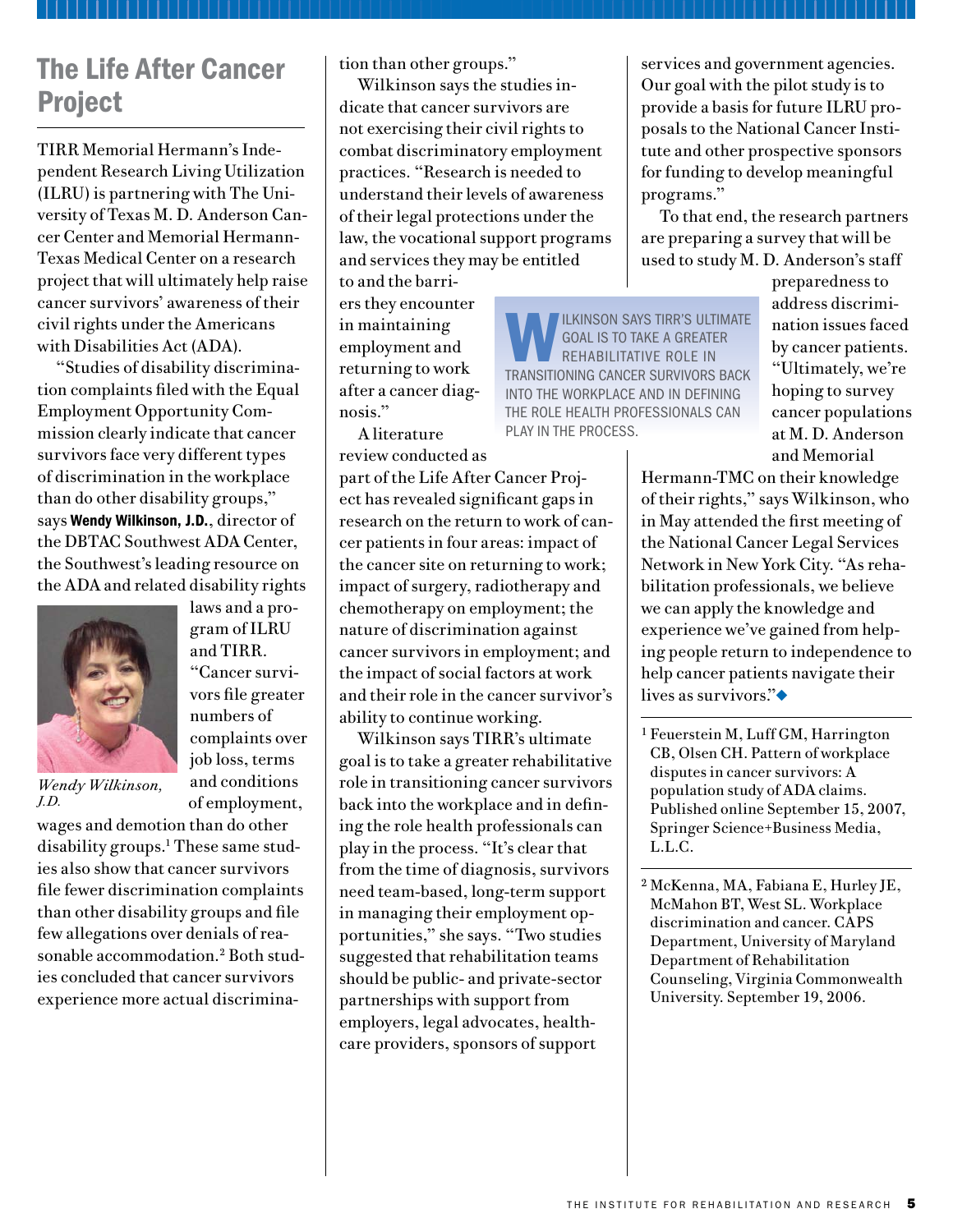#### Meeting the Special Needs of the Deaf and Hard of Hearing

Much of the success of a rehabilitation plan of care is dependent on the level of communication established between the patient and his or her therapy team. When deafness or hearing loss interferes with that bond, the patient's return to function may be delayed, says deafness resource specialist Detra Stewart.

"Culturally, deaf people tend to identify with the deaf community," Stewart says. "While it may not be practical for rehabilitation hospitals to have therapists on staff who are themselves members of the deaf community, there are steps rehab professionals can take to improve the experience for deaf, hard-of-hearing, late-deafened and deaf-blind patients."

- Be sensitive to the special needs of deaf, hard-of-hearing, late-deafened and deaf-blind patients in the rehabilitation setting.
- Educate rehabilitation professionals about alternative communication methods and assistive listening devices and services that may be instrumental during the rehab process.
- Have qualified interpreters available who are well grounded in their knowledge of rehab-related issues.

"Our focus at TIRR is on removing barriers to full participation in life for all individuals, including any cultural or linguistic barriers that interfere with the relationship between patient and therapist," says Carl Josehart, CEO. "Ultimately, that will mean increasing the overall number of rehabilitation professionals who have the knowledge and skill to serve this population in hospitals across the nation." $\triangleleft$ 

# **ON THE MOVE**

#### TIRR Welcomes New Recruits

Three physicians who are also faculty members at The University of Texas Medical School at Houston have joined the staff of TIRR Memorial Hermann.

An assistant professor in the department of Otorhinolaryngology— Head and Neck Surgery at the UT Medical School and director of the Texas Voice Performance Institute, Ronda E. Alexander, M.D., is a graduate of the Weill Medical College of Cornell University in New York City. After completing her residency at Albert Einstein College of Medicine/ Montefiore Medical Center in The Bronx, New York, she completed a fellowship in laryngology and neurolaryngology at the New York Center

for Voice and Swallowing Disorders. Her clinical interests include voice and airway disorders, as well as neurological diseases of the head

and neck. She has training in the use of chemodenervation to treat a variety of disorders including spasmodic dysphonia, blepharospasm, oromandibular dystonia and tremor. She is pleased to extend the otorhinolaryngology department's services to inpatients at TIRR.

Psychiatrist Deeba Ashraf, M.D., earned her medical degree at the UT Medical School and completed her residency in general psychiatry at

Emory University School of Medicine, followed by a fellowship in child and adolescent psychiatry at the same school. An assistant professor in the department of Psychiatry and Behavioral Sciences at UT Medical School, she has held positions at Memorial Health University Medical Center in Savannah, Georgia, and at Michael E. DeBakey VA Medical Center and the Harris County Psychiatric Center in Houston, Texas. She is an attending physician at Children's Memorial Hermann Hospital.

David Wolf, M.D., completed his medical degree, residency and a clinical fellowship in gastroenterology at The University of Texas Medical School at Houston, where he was chief resident in 2005-2006

HREE PHYSICIANS WHO ARE<br>ALSO FACULTY MEMBERS AT TH<br>UNIVERSITY OF TEXAS MEDICAL<br>SCHOOL AT HOUSTON HAVE JOINED T **HREE PHYSICIANS WHO ARE** also faculty members at The University of Texas Medical staff of TIRR Memorial Hermann.

and chief clinical fellow in 2008- 2009. An assistant professor in the department of Internal Medicine, division of

Gastroenterology, Hepatology and Nutrition, Dr. Wolf is also director of UT's Gastroenterology Outpatient Clinical Program, associate program director for the Gastroenterology Fellowship Program and associate program director for the Internal Medicine Residency. His clinical interests include Barrett's esophagus, GERD, irritable bowel syndrome, inflammatory bowel disease and therapeutic endoscopy.

*On the Move continues on page 7*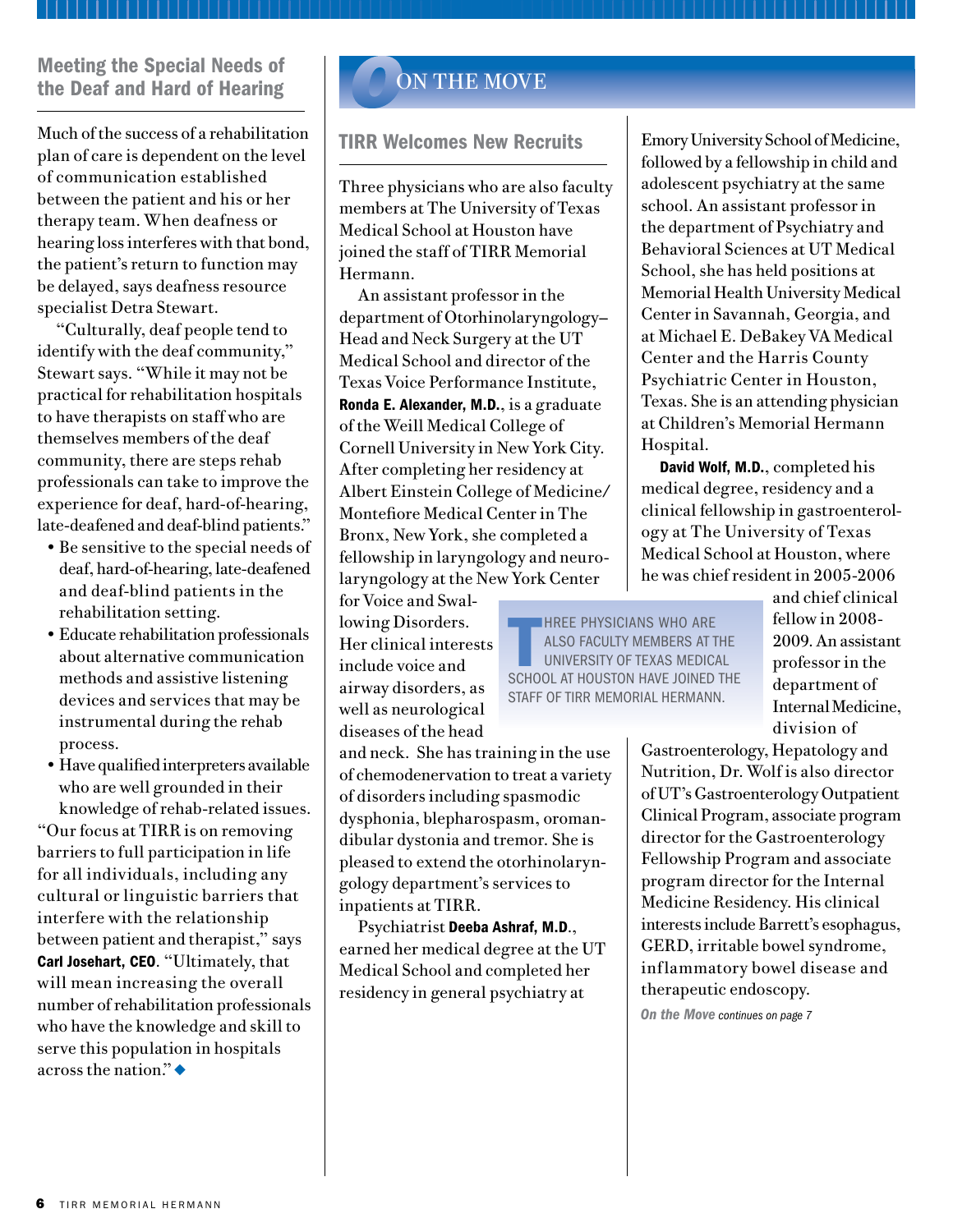#### *On the Move continued from page 6*

New Equipment Offers Patients Advanced Treatment Options

TIRR Memorial Hermann recently added two Restorative Therapies FES bikes, Bioness® hand rehabilitation and foot drop systems, the VitalStim Experia™ clinical unit and IOPI Medical's Iowa Oral Performance Instrument to its growing list of innovative rehabilitation technology.

The FES RT300 leg system allows patients to stimulate up to 10 muscle groups while cycling securely from a wheelchair. Used to stimulate the legs and trunk, the technology is available at the main hospital and at TIRR Memorial Hermann Kirby Glen's outpatient program.

The Bioness NESS L300 foot drop system uses mild electrical stimulation to lift the patient's foot for safer and easier walking. The device fits just below the knee and aids in walking on flat ground, up and down stairs and on uneven surfaces. The NESS H200 hand rehabilitation system uses the same type of mild electrical stimulation to improve arm function. A lightweight orthosis attaches to the forearm and wrist, and connects to the control unit. Internal electrodes help the hand move. Clinicians at Kirby Glen custom-fit the orthosis and program the control unit with individually designed programs.

The Experia device, available at Kirby Glen, helps dysphagia patients by providing visual and auditory biofeedback during swallowing for objective measurement of effortful swallows. It also assists with muscle relaxation training, establishes a baseline of muscle activity and sets

treatment targets. Electrical stimulation to the target muscle group is activated by the patient's effort, creating a reward-based biofeedback loop.

The Iowa Oral Performance Instrument (IOPI) objectively measures tongue strength for tongue elevation, laterally directed movements and protrusion; lip compression strength; and fatiguability of the tongue and lip. The IOPI helps clinicians at TIRR study and treat disorders affecting swallowing, speech and eating. The technology also helps document deficits that justify treatment, diagnostically differentiates between muscle weakness and motor control problems and motivates patients by showing them their progress from muscle exercise therapy.

TIRR Hotwheels Basketball Team Moves Up in NWBA Rankings

TIRR Hotwheels, the hospital's junior basketball team for adolescents age 10 to 18, went into play in this year's National Wheelchair Basketball Association's (NWBA) national tournament ranked 12th in the nation in the varsity division. They finished



the weeklong tournament ranked sixth. Team member Malat Wei was named to the All Tournament Second Team, and graduating senior Alex Gonzales was named to the Southwest Conference's All Academic Team.

Founded in 1997, the Hotwheels competed in the 1997-98 NWBA basketball season with only five players. Over the years more than 75 wheelchair athletes have participated on the team, and many have gone on to continue their education and basketball careers at the collegiate level.

TIRR adaptive sports coordinator Genny Gomez, C.T.R.S., serves as head coach; 2010 is the team's 11th consecutive season.

#### In Brief

Corwin Boake, Ph.D., has been elected



to the board of directors of the American Board of Clinical Neuropsychology, which certifies clinical neuropsychologists in the

at Memorial Hermann-Texas Medical Center. She will continue in her role as a neurotrauma and neurorehabilitation consultant at Memorial

United States and Canada. *Corwin Boake,Ph.D.*

Monica Verduzco-Gutierrez, M.D., has been named interim medical director of the Jones Rehabilitation Unit



*Monica Verduzco-Gutierrez, M.D.*

Hermann-TMC and as an outpatient clinic physician at TIRR. $\bullet$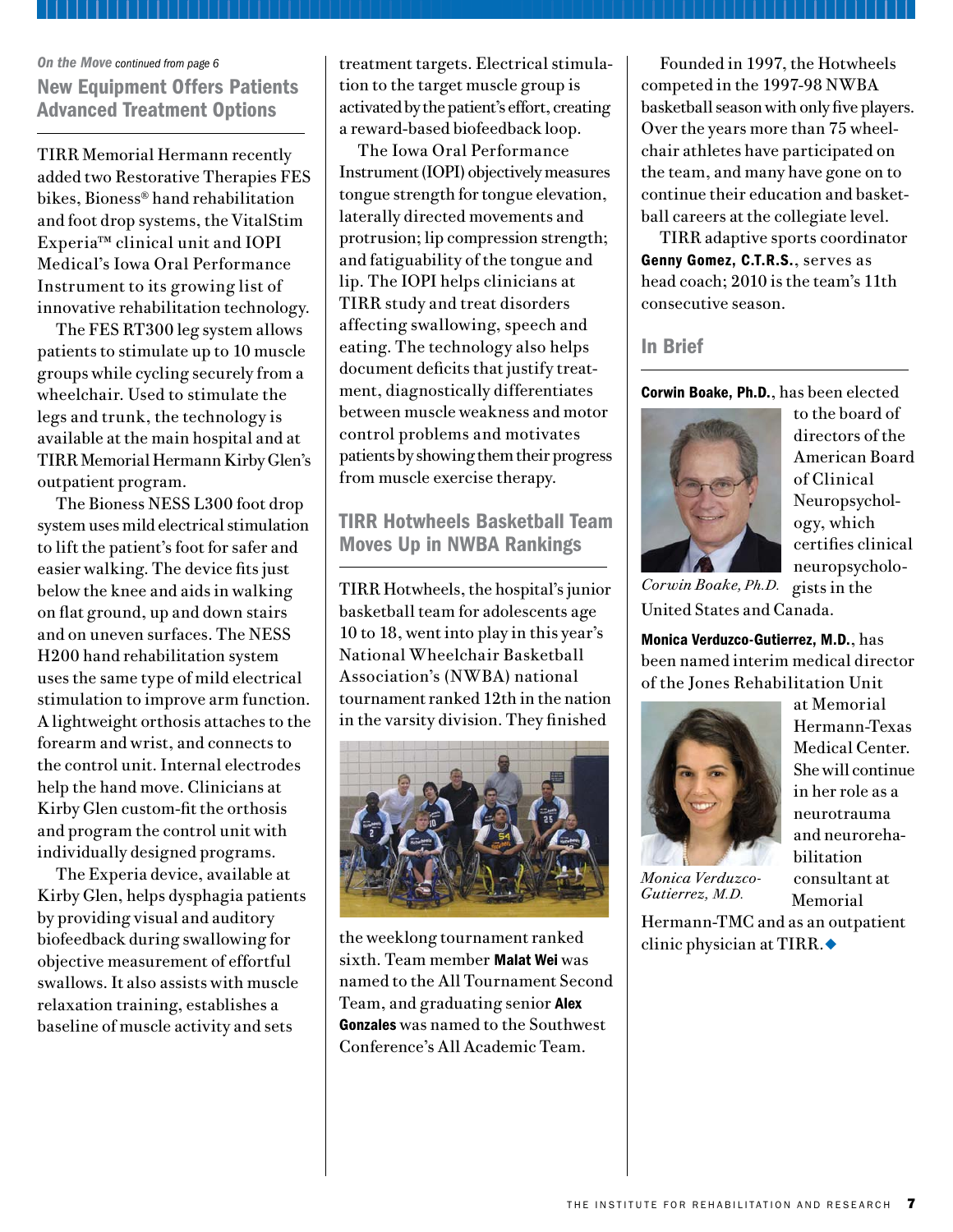# *On the Move continued from page 7 A*ACCOLADES

TIRR Memorial Hermann has earned Quality Respiratory Care Recognition (QRCR) under a national program aimed at helping patients and families make informed decisions about the quality of respiratory care services available in hospitals.

OSPITALS EARNING THE QRCR designation ensure patient safety by agreeing to adhere to a strict set of criteria governing their respiratory care services.

About 700 hospitals – approximately 15 percent of hospitals in the United States – have applied for and received this award. The QRCR program was started by the American Association for Respiratory Care (AARC) in 2003 to help consumers identify facilities that employ respiratory therapists to provide respiratory care. Hospitals earning the QRCR designation ensure patient safety by agreeing to adhere to a strict set of criteria governing their respiratory care services.

TIRR's 12-month Neurologic Physical Therapy Residency Program, the first such program in the Southwest, was recently credentialed by the American Physical Therapy Association. Established in partnership with The School of Health Professions at The University of Texas Medical Branch at Galveston and Texas Woman's University, the program is one of only seven in the United States.

Lex Frieden has been awarded the Distinguished Service Award by the Henry Kendall College at the University of Tulsa. A 1971 cum laude graduate in psychology, Frieden accepted the award at the university's Arts & Sciences Honors Convocation held in April.

The award recognizes his lifelong contributions to the field of rehabili-



tation. Frieden defined the concept of independent living in 1975 and went on to spark the founding of more than 400

*Lex Frieden*

centers for independent living in the United States. In 1983, he was named one of the Ten Outstanding Young Americans.

In 1984, President Ronald Reagan appointed Frieden to serve in his administration as director of the newly created National Council on the Handicapped, now called the National Council on Disability. In 1986, Frieden and the council proposed the Americans with Disabilities Act, which passed and was signed into law in 1990.

Angelle Sander, Ph.D., recently received



the David Strauss, Ph.D. Memorial Award from the Brain Injury Interdisciplinary Special Interest Group of the

The University of Texas Medical

Houston Dean's Teaching Award of Excellence, presented in

School at

May.

American *Angelle Sander, Ph.D.* Congress of Rehabilitation Medicine.

Jeffrey Berliner, D.O., is a recipient of



*Jeffrey Berliner, D.O.*

Cindy Ivanhoe, M.D., was appointed a



charter member of the American Academy of Physical Medicine and Rehabilitation's Spasticity Task Force in March.

*Cindy Ivanhoe, M.D.*

Monique Pappadis, M.Ed., C.H.E.S., C.C.R.P., was awarded the University of Hong Kong Student Award for Outstanding



Abstract, for "Perceived Environmental Barriers of Persons with Traumatic Brain Injury," which she presented at the Joint World

*Monique Pappadis, M.Ed.*

Conference on Social Work and Social Development, Hong Kong, June 10-14, 2010.

Laura Martin, P.T., D.P.T., and Jessica Lambert, P.T., D.P.T., were awarded the Doctor of Physical Therapy degree from Texas Woman's University last December. Jean Marie Devlin, P.T., D.P.T., and Treva McKinney, P.T., D.P.T., were awarded doctorates from the University of Scranton, Pennsylvania, and The University of Texas Medical Branch at Galveston, respectively. They increase the number of TIRR employees who hold doctoral degrees in physical therapy to eight, all of whom work at TIRR Memorial Hermann Kirby Glen. ♦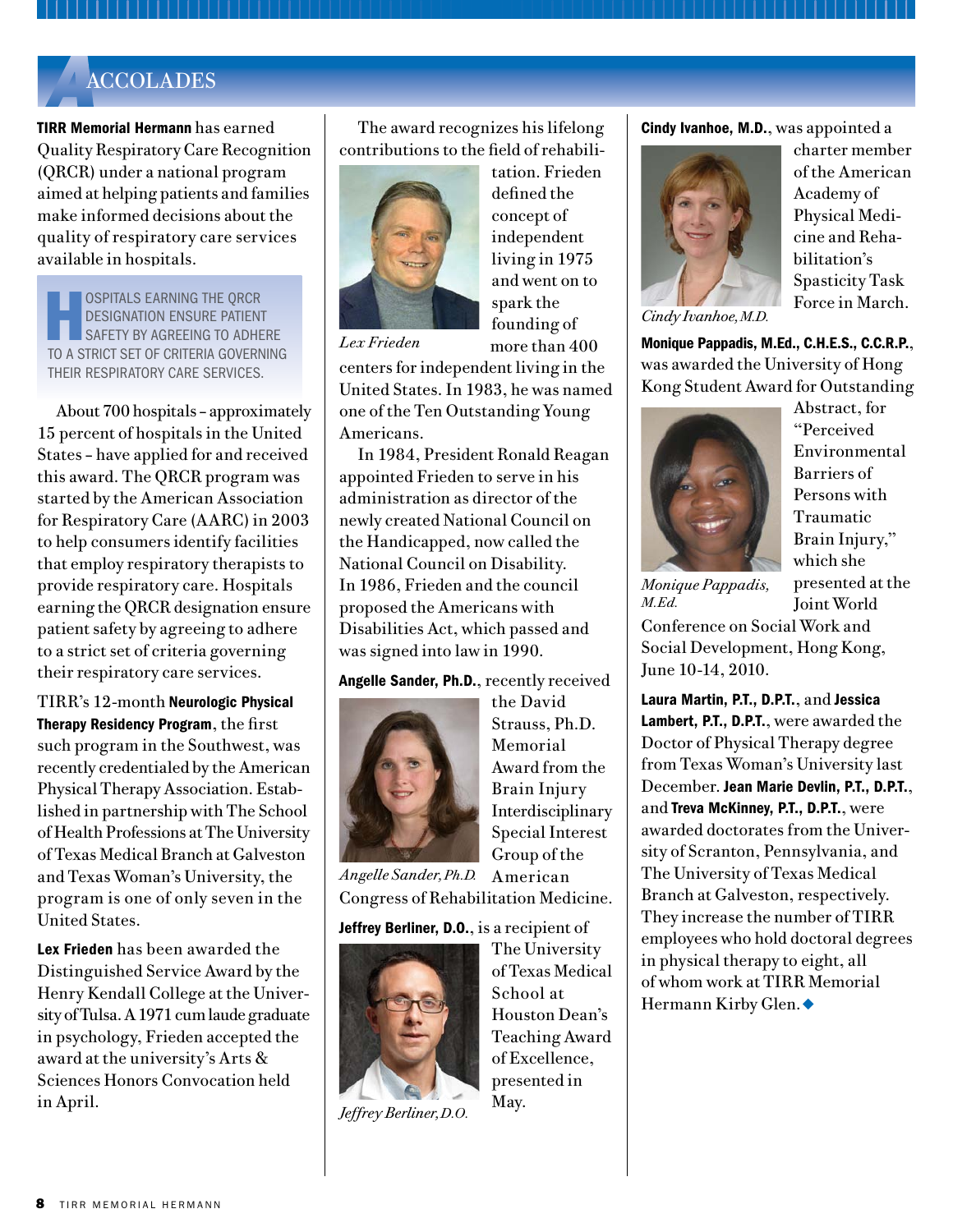#### *KELLER continued from page 1*

The therapy staff was aggressive in pushing him to advance more, and over time he transitioned to a minimally conscious state. "We are aggressive with all our patients, but there was something in John that made us believe there was more there than met the eye," says speech therapist Michael Gettleman, M.H.A., M.A., C.C.C.- S.L.P. "We had a strong sense when we looked in his eyes that he was in there, and that we just needed to work hard to help him get out. All of his therapists noticed it."

Marcie Roettger, P.T., was Keller's physical therapist for his first threemonth stay at TIRR. "When John couldn't do everything we asked of him, he'd give us a certain look that let us know that he was getting frustrated with his inability to perform the task. We could tell he was trying to respond. I give extra kudos to his entire family. Their ability to stay positive was infectious to all of us."

Keller improved, and once he was medically stable, he was discharged for further treatment that included neurosurgery to replace a missing piece of skull with a titanium plate, placement of an intrathecal baclofen pump to manage spasticity and surgery to release his contracted Achilles tendons. He also spent time in the skilled nursing unit at University Place, Memorial Hermann's senior living community, where he continued aggressive therapy.

"When John was readmitted to TIRR in October 2008, he'd just gotten his baclofen pump, so our initial goals were titrating the pump and aggressive exercise to improve his head and trunk control and to increase his alertness," says Julie Welch, P.T., N.C.S., his physical therapist during the second stay. "He was starting to be more consistent with visual tracking, and he was making more noise. At first the noises were

guttural, so we weren't sure whether he meant yes or no but he was definitely trying to respond more. As time passed, his ability to respond and perform tasks increased."

Dr. Tastard began trials of various neurostimulants to help Keller wake up. Botulinum toxin injections relieved contractions in his neck. "He made incredible progress," she says. "His family was very positive, very loving and very caring. When he had a complication or setback, they said, 'We know he's going to work through this. We're going to keep moving. This is only a small setback.' They never viewed his injury and rehabilitation as a negative situation. They kept saying that all these things show us we have to work harder to find a solution."

"It was a long, slow process," Jan Keller admits. "People would ask us, 'How long will it take?' We'd say, 'With God, a thousand days is like one day. We have to be patient and keep pushing.' The miracle was that John was hearing us say these things. We pushed and prayed until something happened. He didn't start putting things together until he started talking and that was 11 months after the accident."

In January 2009, Keller returned home to continue his recovery with his parents. The following August, he moved back home with his wife April and sons Caden, 4, and Dalton, 2. Today, he uses his blog (www. johnkellerupdate.blogspot.com) to reach out to others who need prayer.

"John is basically back to normal," Dr. Tastard says. "He's able to be independent in all activities and participate with his wife and kids in their activities. That's an enormous accomplishment for him. He's still working to improve his memory and some visual and spatial difficulties."

Of her son's experience at TIRR Jan Keller says, "They are so positive and so precious and so full of life. When we arrived, we were surprised when they asked, 'Did you bring his workout clothes? Tomorrow he'll be up and in therapy.' They didn't tell us until much later that John was one of the most severe cases of traumatic brain injury they'd seen. It's tough to see your son day after day with staples in his head, intubated and unresponsive, but at TIRR they were never discouraged."

Keller arrived at the rehabilitation hospital at exactly the right time in his recovery, says Roettger. "We gave him the chance to grow and emerge from a minimally conscious state, which may not have happened had he gone home or to a nursing home. Here, one of our team members would spot something positive – a new way of looking or a certain repeated movement – and we could all build on it."

"TIRR knew what to do," Jan Keller says. "They taught us how to look at the blood work and reports so we could track changes and improvements. They discussed everything with us. It was an incredible life-changing experience that deepened our faith."

John's survival alone was miraculous, says Gettleman. "We watched him progress from patient back to husband and father and son and almost everything else he was before the accident. His family's faith never wavered. They always believed he was going to wake up and be OK. And they called it. His is one of the most remarkable stories I've seen in my professional career. When he came to us, he couldn't even move his eyes and now he's walking, talking and writing a book. These are the outcomes we dream of as healthcare  $professionals."$ 

<sup>1</sup> A Miracle on the Road to Recovery: A True Story by John Keller with Margie Knight. Word & Spirit Resources, 2010.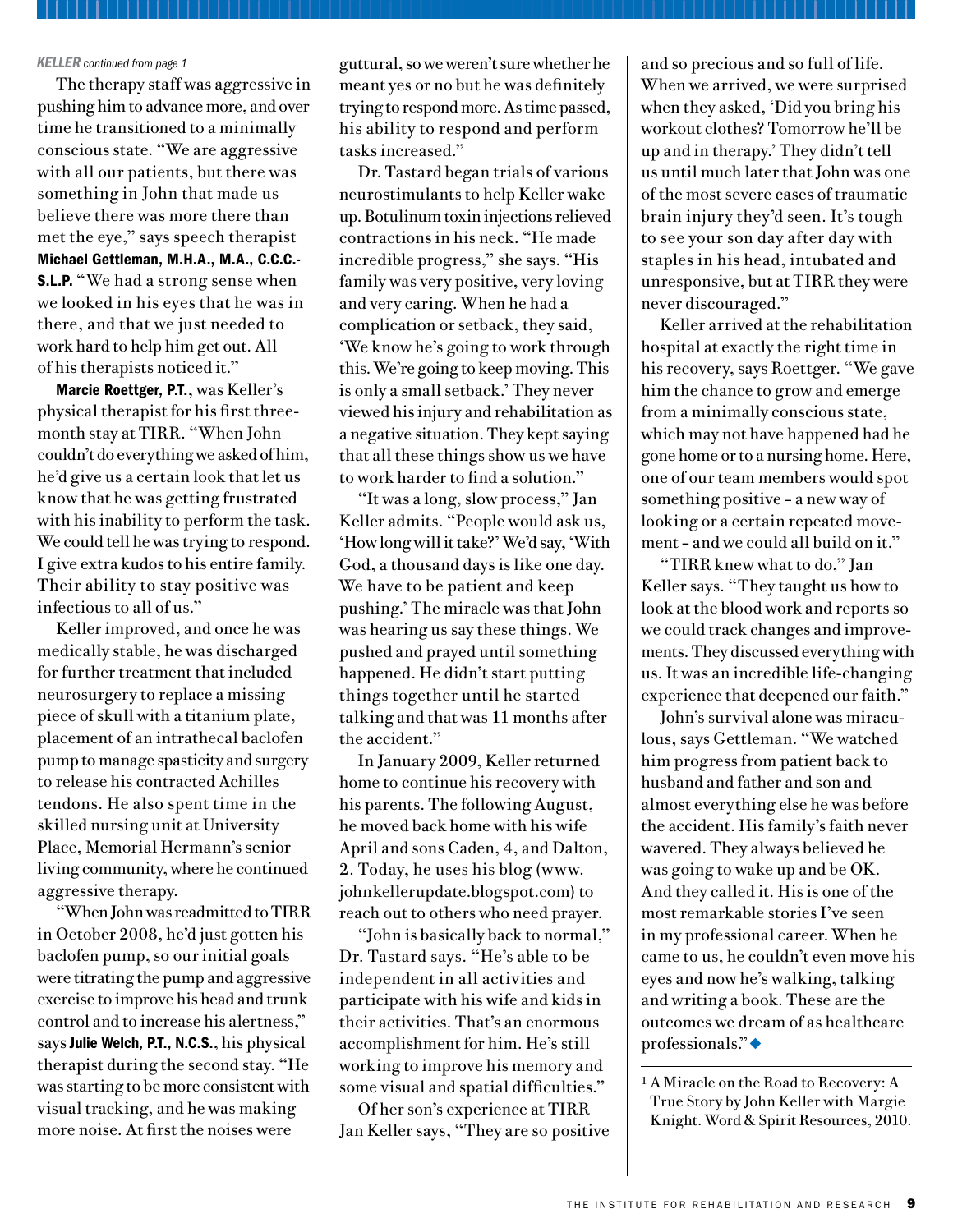# **ON THE PODIUM**

#### Martin Grabois, M.D., and Gerard Francisco, M.D., were invited speakers at



the Second Asian-Oceania Physical and Rehabilitation Medicine Conference held in Taipei, Taiwan, from April 29 to May 2, 2010. Dr. Grabois delivered the

*Martin Grabois, M.D.* 

keynote address on "Complex Regional Pain Syndrome," and Dr. Francisco presented on "Botulinum Toxin and Intrathecal Baclofen: Concurrent or Competing Therapies?"

Pappadis, MR, Sander AM, Struchen MA. Perceived environmental barriers of persons with traumatic brain injury. Poster presentation to the Joint World Conference on Social Work and Social Development: The Agenda, Hong Kong, June 10 to 14, 2010.

Katz D, Seel, R, **Sherer M**, Whyte J. Assessment scales for disorders of consciousness: Evidence-based recommendations for clinical practice and research. Invited presentation to the International Brain Injury Association Eighth World Congress on Brain Injury, Washington D.C., March 12, 2010.

**Sherer M.** Agitation in patients with traumatic brain injury. Invited presentation to the meeting of the Southeast Texas Chapter of the Association of Rehabilitation Nurses, Houston, Texas, April 27, 2010.

**Sherer M.** Evidence-based practices for the assessment and management of confusion following brain injury. Invited presentation to the Contemporary Forums Brain Injuries Conference, San Antonio, Texas, April 29, 2010.

Sherer M, Malec JF. Addressing selfawareness with those who are brain injured: Establishing a therapeutic

alliance. Invited presentation to the Contemporary Forums Brain Injuries Conference, San Antonio, Texas, April 30, 2010.

Cindy Ivanhoe, M.D., made the following presentations: "The Upper Motor Neuron Syndrome: Coordination of Treatments," Weill Cornell College of Medicine, New York City, February 6, 2010; "Successful Spasticity Management in Adults Using Botulinum Toxin Type A," Melbourne, Australia, February 29, and Sydney, Australia, February 30, 2010; "Managing Hypertonia in Adults with Cerebral Palsy: How and Why," Christchurch Convention Centre, Christchurch, New Zealand, March 3 to 6, 2010.

Presentations made at the 26th Annual Statewide Conference of the Brain Injury Association of Texas, held June 3 to 6, 2010, in Austin, Texas, included: "Compensating for Memory Problems After TBI: An Evidence-Based Approach" and "Integrating *On the Podium continues on page 11*

## *T*TIRR IN THE NEWS

Former TIRR patient Jared Dunten and several friends founded Will Walk, a foundation that works with the Lone Star Paralysis Foundation and other organizations to raise funds for the first U.S. human clinical trial of adult stem-cell therapy for spinal cord injury patients. KHOU-TV Houston, March 9, 2010.

In February 2008, John Keller of McAllen, Texas, suffered a severe traumatic brain injury in a motorcycle accident and was not expected to recover. After intensive therapy at TIRR, he walked out of the facility in January 2009. Keller is the author,

with Margie Knight, of A Miracle on the Road to Recovery. Fox News Houston, March 15, 2010.

Wendy Wilkinson, J.D., director of the ILRU's DBTAC Southwest ADA Center, was interviewed for a broadcast news segment on a study under way at the Brown Foundation Institute of Molecular Medicine at The University of Texas Health Science Center at Houston, where scientists are testing a drug that mimics the effects of exercise. Fox News Houston, April 21, 2010.

Eighteen-year-old wheelchair athlete Alex Gonzales, a member of the TIRR Houston Hotwheels basketball team since 2005, was the first wheelchair athlete to be included in college signing day at Cy-Woods High School. Gonzales

will play for the Movin' Mavs at The University of Texas at Arlington. KIAH-TV Houston, May 5, 2010.

Former TIRR patient Dave Hartsock was paralyzed when he saved his parachuting student by taking the brunt of the impact when their chute failed to deploy during a tandem jump. He continues his recovery at TIRR. CBS Evening News, May 10, 2010.

Danielle Melton, M.D., a physical medicine and rehabilitation specialist at TIRR, was interviewed about the physical and mental challenges amputees face, and their rehabilitation options. Fox News Houston, May 12, 2010. $\blacklozenge$